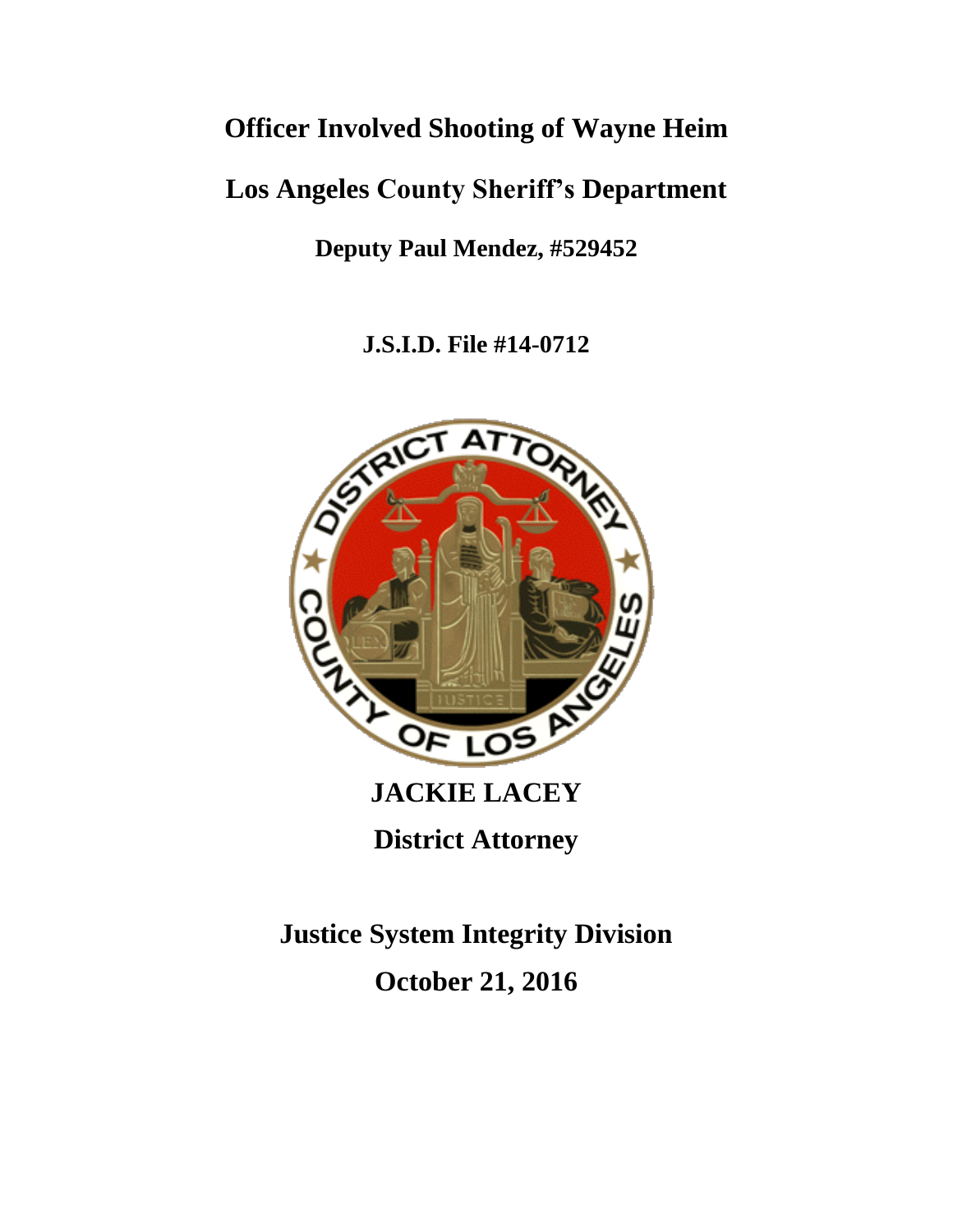### **MEMORANDUM**

- TO: CAPTAIN STEVEN KATZ Los Angeles County Sheriff's Department Homicide Bureau 1 Cupania Circle Monterey Park, California 91755
- FROM: JUSTICE SYSTEM INTEGRITY DIVISION Los Angeles County District Attorney's Office
- SUBJECT: Officer Involved Shooting of Wayne Heim J.S.I.D. File #14-0712 L.A.S.D. File #014-20359-1121-151
- DATE: October 21, 2016

The Justice System Integrity Division of the Los Angeles County District Attorney's Office has completed its review of the November 20, 2014, non-fatal accidental shooting of Wayne Heim. We find that Los Angeles County Sheriff's Department (LASD) Deputy Paul Mendez' single discharge of his shotgun, done while defending himself from a dog who was actively biting his leg, constituted a reasonable exercise of force to defend himself and other deputies in the immediate area. We further find that Heim, who was in close proximity, was accidentally struck by ricocheting pellets from the shotgun round fired at the attacking dog in justifiable selfdefense.

The District Attorney's Command Center was notified of the shooting on November 20, 2014 at 5:55 p.m. The District Attorney Response Team responded to the scene and was given a briefing of the circumstances of the shooting and a walk-through of the scene.

The following analysis is based on reports and recordings submitted by LASD Homicide Detectives Timothy O'Quinn and Judy Luera. The voluntary statement of Deputy Mendez was considered for this analysis.

## **FACTUAL ANALYSIS**

This incident occurred on the afternoon of November 20, 2014,

Siblings Wayne Heim,

Christopher Heim and Shannon Wainwright lived at the residence, where they often provided lodging to homeless guests.

Deputies had information that Wayne Heim (hereinafter "Heim") was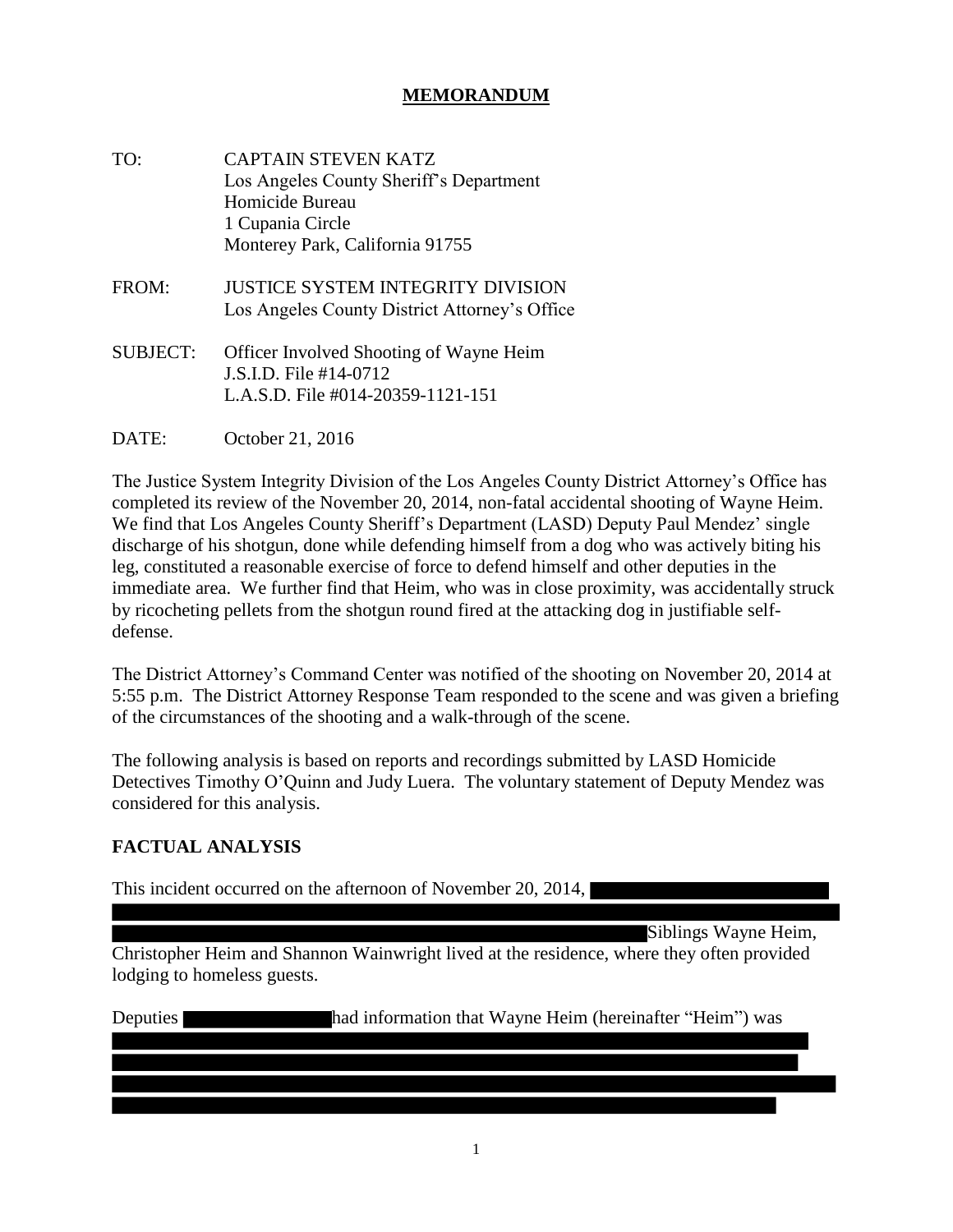Deputy Paul Mendez was among the group of six deputies . In the days prior deputies, including Mendez, had surveilled Heim's residence, waiting for Heim to exit

.

When the deputies approached several male guests of the Heims were in the front yard. The group included Russell Harris and his dog, Samson, who is a mixture of Labrador, Chow and American Wolf. Samson was tied to a bicycle for the purpose of towing Harris. Samson had been shot and stabbed previously, leaving him with a strong aversion to weapons. In addition, Samson was known to bite, especially to protect Harris.

When Mendez and Camacho approached the residence and first saw Samson, he appeared to be securely tied to a fixed object. Although Samson was barking, the deputies did not perceive him as a threat. The deputies ordered Heim, Harris and their acquaintances to lie on ground. Harris and the other men lowered themselves to the ground. Heim lay face down in the dirt near Mendez' feet.

Samson lunged at Mendez and bit him on the leg. Mendez believed at first that Samson would release his bite. Samson did not let go, so Mendez shot him with his department issued shotgun. According to both Mendez and Harris, Samson did not release his bite on Mendez until he was struck by pellets from the single shotgun blast.

### **Statement of Deputy Paul Mendez**

In the weeks prior to the incident, Mendez was among a group of deputies who had surveilled the residence waiting for Heim to exit. The date of the incident was the first time Mendez had seen Heim exit the location. Just before the incident, Mendez and Camacho agreed that Heim's exiting the residence provided the best opportunity to

As Mendez approached the residence, he ordered the men in the front yard to lie down on the ground, face down. The men complied. Mendez noticed Samson, who was barking. Samson's leash appeared to be tethered to something stationary. Samson was becoming increasingly vicious. Mendez heard Harris command Samson, "Stop, come back." Samson charged Mendez and lunged at his right leg with his jaws open. Samson latched his jaw onto Mendez' leg. Mendez anticipated that Samson would release his bite thereby enabling Mendez to kick him away. Samson did not release his bite and the pain in Mendez' leg worsened.

Mendez believed that neither his fellow deputies nor the detainees were close enough to him to be in range of the fire from his shotgun. While Samson maintained his grip on Mendez' leg, Mendez shot him once with his shotgun, aiming at the dog's neck. The single round appeared to have been effective, because Samson retreated toward Harris. Mendez received medical treatment for the puncture wounds caused by the bite.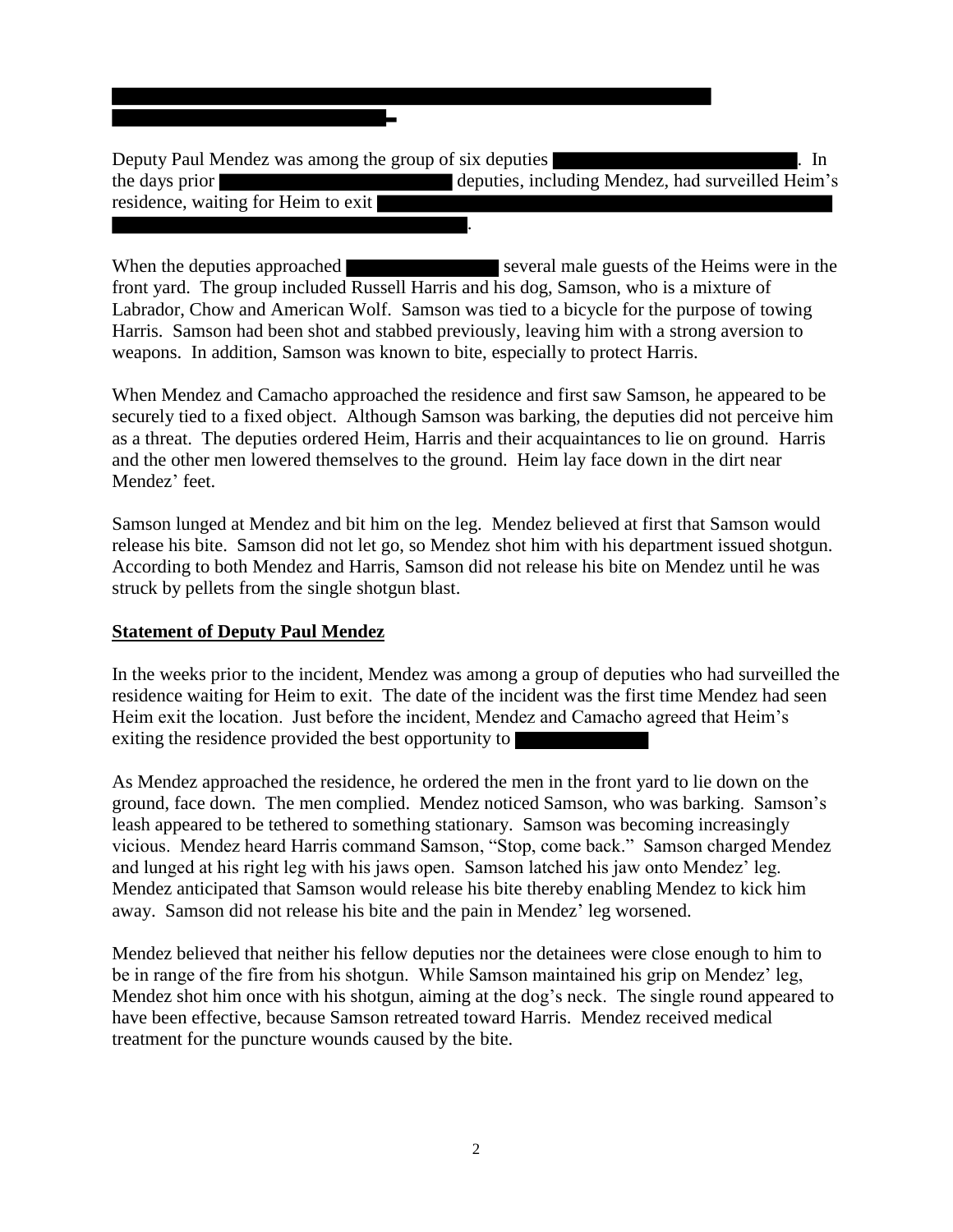### **Statement of James Blanton**

Blanton was among the men ordered to the ground in front of the residence. Blanton was on the ground and unable to see the incident. However, just before the shotgun blast, he heard Samson begin to bark, then he heard Samson's jaw snapping. Blanton felt the "compression" of the shotgun blast. Blanton was acquainted with Samson and had seen him bite other people who had gotten too close to Harris.

#### **Statement of Russell Harris**

According to Russell Harris, Samson had been shot and stabbed previously and hates weapons of all kinds. Samson was known to bite, and had bitten Harris previously. Samson also dislikes uniforms and boots. When the deputies arrived, Samson was tethered to a bicycle with the intention that he tow Harris to dinner. As the deputies approached, Harris tried to reach for Samson's leash, then chose to comply with the deputies' orders that he raise his hands. Harris saw Samson bite Mendez on the leg. Samson let go when Mendez fired the shotgun at him. Harris told the deputies who interviewed him that he wished to apologize to Mendez for his dog having bitten him.

#### **Statement of Wayne Heim**

Heim was leaving his residence when the deputies arrived. As the deputies neared, Samson "went crazy." Heim complied with the deputies' orders and lay on the ground on his stomach, with his face down, near Mendez. Heim did not see the incident. Heim heard Samson barking, then heard Mendez say, "Ow, he bit me." Heim heard Mendez say, "Take the shot." Heim heard a gunshot. Heim began to feel a warm fuzzy sensation on the back of his leg. Heim was taken to the hospital, where four pellets were extracted from the back of his leg, behind his knee cap. Heim indicated that he was more worried about the deputy than about his having been struck by the pellets. Heim admitted to manufacturing and using illegal narcotics.

### **LEGAL ANALYSIS**

The doctrine of selfdefense can justify the use of lethal force in response to a dog attack:

"Conceptually, there is nothing in the elements of self-defense, as set forth in the rejected instructions that requires the threat to come from a human agency. For self-defense, the defendant must actually and reasonably believe in the need to defend, the belief must be objectively reasonable, and the fear must be of imminent danger to life or great bodily injury. (*People v. Humphrey* (1996) 13 Cal.4th 1073, 1082, 56 Cal.Rptr.2d 142, 921 P.2d 1.) The focus is on the nature of the threat, rather than its source. It serves no public policy, and is neither logical nor fair, to deprive appellant of the defense of self-defense because the threat of imminent harm came from a dog and not from a person. The use of force in defense of oneself should be legitimate, whether or not the source of the threat is a human being. In other words, the use of force in self-defense should not be illegitimate because the source of the threat is not a human being. *People v. Lee* (2005) 131 C.A.4<sup>th</sup> 1413, 1427.